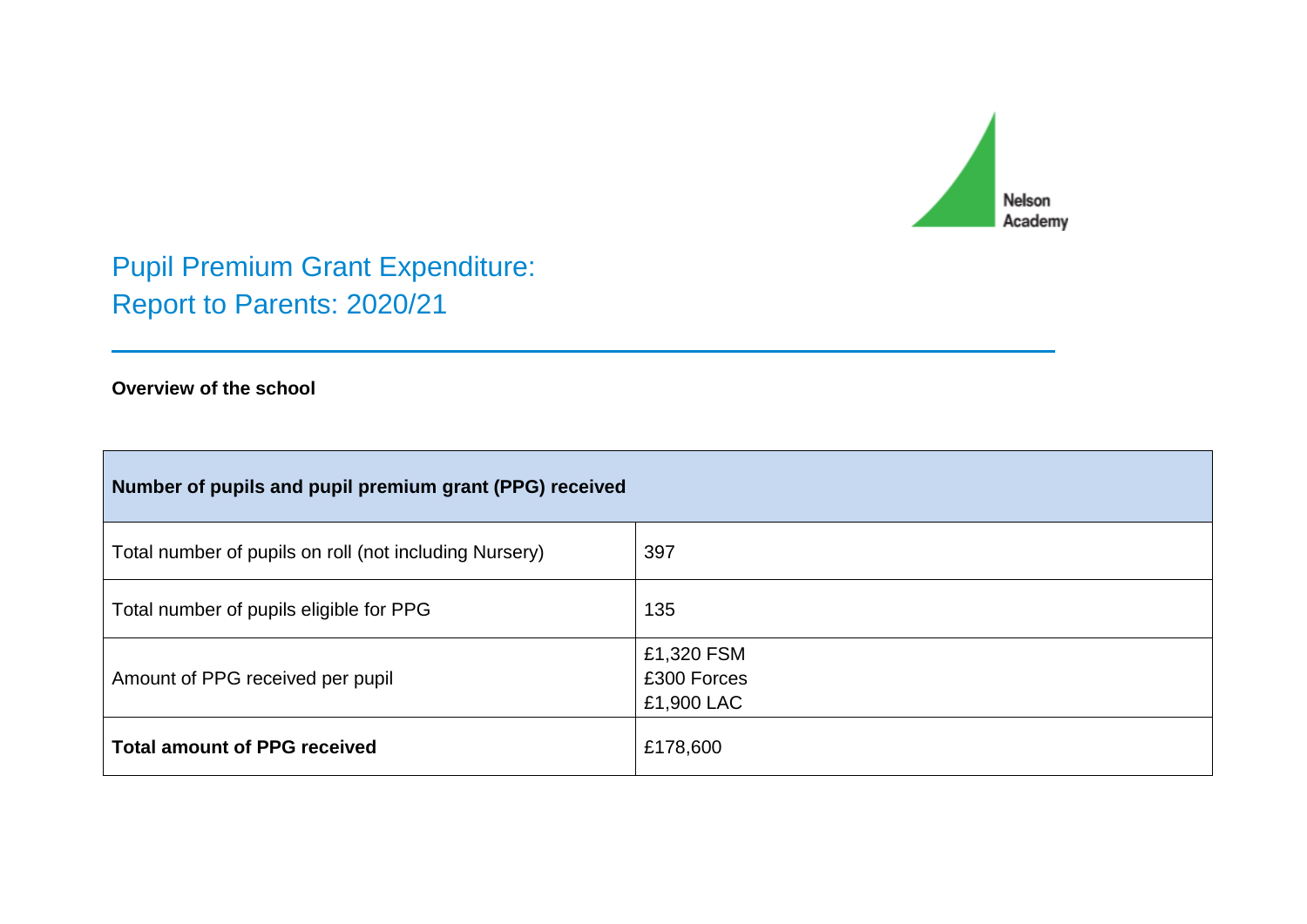| Current attainment and progress (Year 6 2019-2020)                                |                                                            |                                                |                                          |                                 |  |  |  |
|-----------------------------------------------------------------------------------|------------------------------------------------------------|------------------------------------------------|------------------------------------------|---------------------------------|--|--|--|
|                                                                                   | <b>Pupils Eligible</b><br>for PP at<br>(Nelson<br>Academy) | <b>Pupils Eligible</b><br>for PP<br>(National) | <b>All Pupils</b><br>(Nelson<br>Academy) | <b>All Pupils</b><br>(National) |  |  |  |
| % Working 'At Age Related Expectations or Above' in<br>Reading, Writing and Maths | 70%                                                        | N/A                                            | 84%                                      | N/A                             |  |  |  |
| % Working 'At Age Related Expectations or Above' in<br>Reading                    | 84%                                                        | N/A                                            | 90%                                      | N/A                             |  |  |  |
| % Working 'At Age Related Expectations or Above' in<br>Writing                    | 74%                                                        | N/A                                            | 84%                                      | N/A                             |  |  |  |
| % Working 'At Age Related Expectations or Above' in Maths                         | 89%                                                        | N/A                                            | 90%                                      | N/A                             |  |  |  |
|                                                                                   | <b>Pupils Eligible</b><br>for PP (Nelson<br>Academy)       | <b>Pupils Eligible</b><br>for PP<br>(National) | <b>All Pupils</b><br>(Nelson<br>Academy) | <b>All Pupils</b><br>(National) |  |  |  |
| Score - Making 'Expected or Better' Progress in Reading                           | N/A                                                        | N/A                                            | N/A                                      | N/A                             |  |  |  |
| Score - Making 'Expected or Better' Progress in Writing                           | N/A                                                        | N/A                                            | N/A                                      | N/A                             |  |  |  |
| Score - Making 'Expected or Better' Progress in Maths                             | N/A                                                        | N/A                                            | N/A                                      | N/A                             |  |  |  |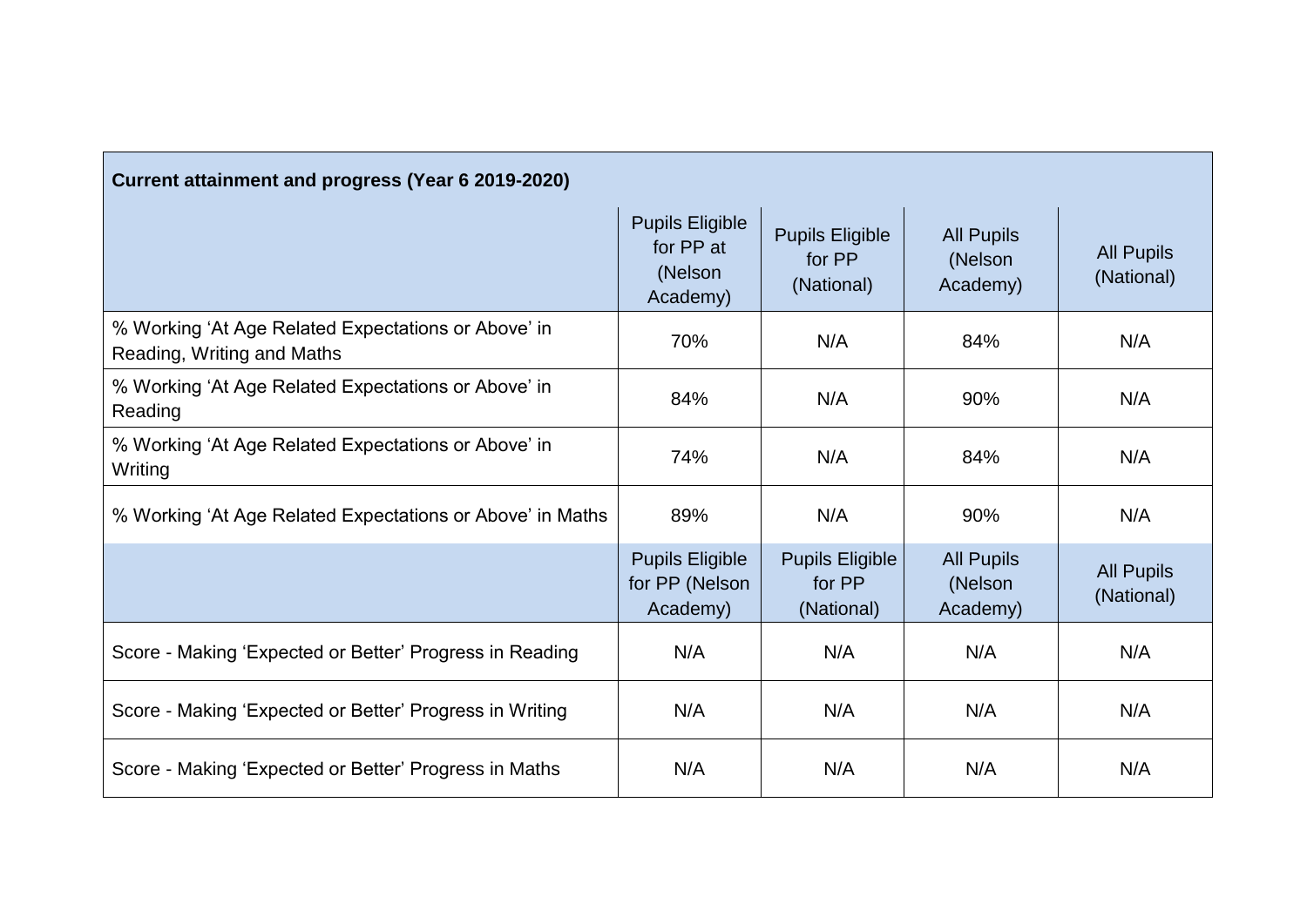|   | Barriers to future attainment (for pupils eligible for PP)                                                                                                                                                                   |  |  |  |  |  |
|---|------------------------------------------------------------------------------------------------------------------------------------------------------------------------------------------------------------------------------|--|--|--|--|--|
|   | <b>In-school barriers</b>                                                                                                                                                                                                    |  |  |  |  |  |
| Α | Poor attendance and punctuality.                                                                                                                                                                                             |  |  |  |  |  |
| B | Poor communication and oral language skills.                                                                                                                                                                                 |  |  |  |  |  |
| C | Engaging and motivating children with developing their reading skills whilst also ensuring that parents are willing and able to<br>support their child at home.                                                              |  |  |  |  |  |
| D | Enthusing more able children to ensure that they have a desire to achieve to the best of their ability.                                                                                                                      |  |  |  |  |  |
|   | <b>External barriers</b>                                                                                                                                                                                                     |  |  |  |  |  |
| Е | The rise in the amount of social, emotional and mental health difficulties that children are experiencing.                                                                                                                   |  |  |  |  |  |
|   | <b>Desired outcomes</b><br><b>Success criteria</b>                                                                                                                                                                           |  |  |  |  |  |
| Α | All children who are eligible for PP funding will show good levels of<br>Children will have attendance and punctuality at least<br>attendance in line with the Academy target of 97%.<br>in line with national expectations. |  |  |  |  |  |

<u> 1989 - Andrea Stadt Britain, amerikansk politik (</u>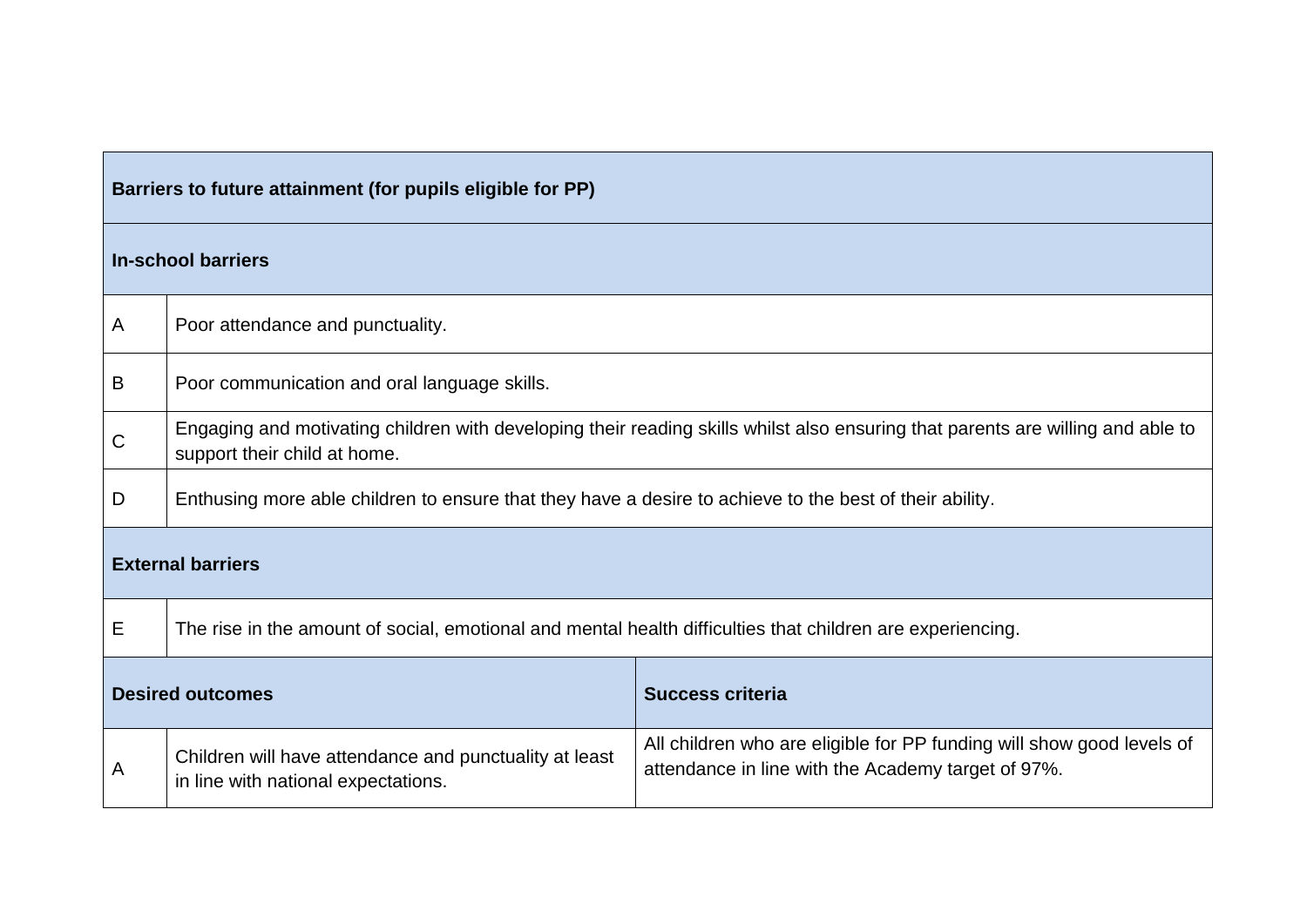|              |                                                                                                                                                                                            | Absence will be for exceptional reasons only.                                                                                                                            |
|--------------|--------------------------------------------------------------------------------------------------------------------------------------------------------------------------------------------|--------------------------------------------------------------------------------------------------------------------------------------------------------------------------|
|              |                                                                                                                                                                                            | Lateness will be for exceptional reasons only.                                                                                                                           |
| в            | Children will have communication and oral language<br>skills in line with their peers.                                                                                                     | There will be a reduced gap in communication and oral language<br>skills between those children eligible for PP funding and their peers.                                 |
| $\mathsf{C}$ | All children will have an increased enthusiasm for<br>reading and will make good progress from their<br>individual starting points in reading.                                             | All children eligible for PP funding will be making at least expected<br>progress in reading and more of these children will be making<br>better than expected progress. |
|              |                                                                                                                                                                                            | Children will read at home.                                                                                                                                              |
| D            | More able children will be achieving to their full<br>potential across the curriculum                                                                                                      | Most more able children who are eligible for PP funding will make at<br>least expected progress.                                                                         |
| Е            | Children who are experiencing social, emotional and<br>mental health difficulties will be identified and<br>appropriate support will be put in place to ensure that<br>their needs are met | More children who are eligible for PP funding will have improved<br>wellbeing and mental health.                                                                         |

## **Nature of support 2020/21**

Aims:

• Improved attendance and punctuality - Support the post of Student Services Officer and Student Services Administrator which includes managing Attendance/Admissions/Exclusions to improve the attendance of vulnerable learners, and Family Support role to focus on family support for vulnerable learners and co-ordinate support needed.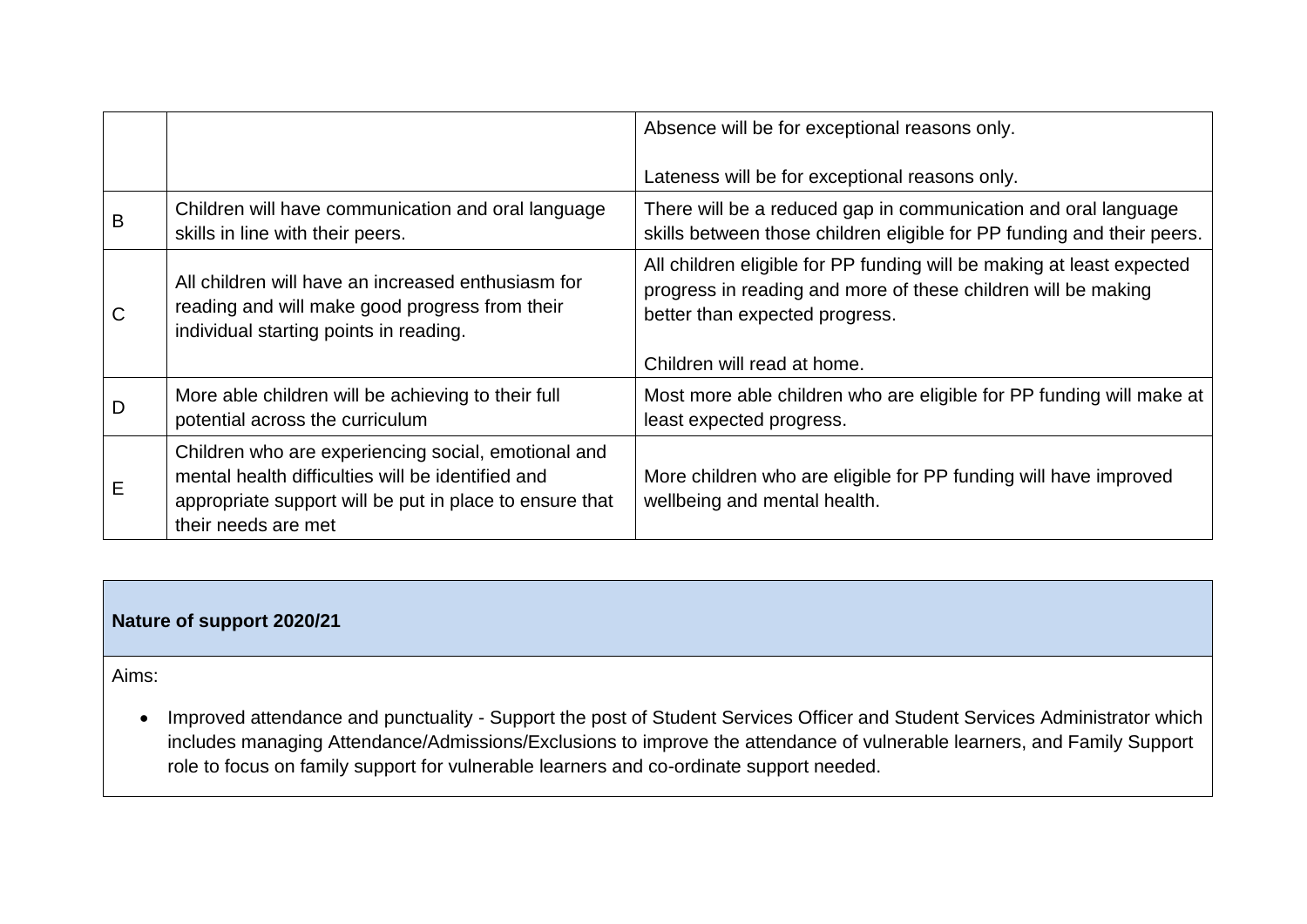- Continue to support our Speech and Language Teaching Assistant who works with disadvantaged cohort throughout the school to develop communication and oral language skills.
- Provide children coming into Year R with learning bags to bridge the summer holiday gap and communicate expectations to parents.
- Contribute to supporting and embedding the Nelson knowledge curriculum which will engage, enthuse and motivate disadvantaged children. This will include continuous professional development for teaching and support staff to ensure their confidence, knowledge and expertise whilst delivering the new curriculum.
- Increased focus on raising the progress and attainment of disadvantaged children's reading skills. This will include inspiring children who are eligible for PP funding to develop a love of reading for a purpose and pleasure.
- Funding for trips and general activities to widen the experiences of disadvantaged children.
- Senior Leadership Team strategic release time to interrogate data, monitor progress, moderate and share best practice with other academies/schools in order to ensure the very best outcomes for disadvantaged children.
- Increased focus on the more-able disadvantaged children to ensure that they have a desire to achieve to the best of their ability.
- Continued support of Breakfast Club for relevant disadvantaged families.
- Increased focused on improving the school's engagement with parents/carers of disadvantaged children via Parent Support Forums and Cafés such as Story, Calculations and Celebrations. With a focus on reading throughout.
- Continued development of the Reception Classes outside classroom area in order to stimulate and engage disadvantaged children and enthuse them with a love of learning from an early age.
- Continue to support Behaviour/Pastoral Support Team within school to support disadvantaged children with social, emotional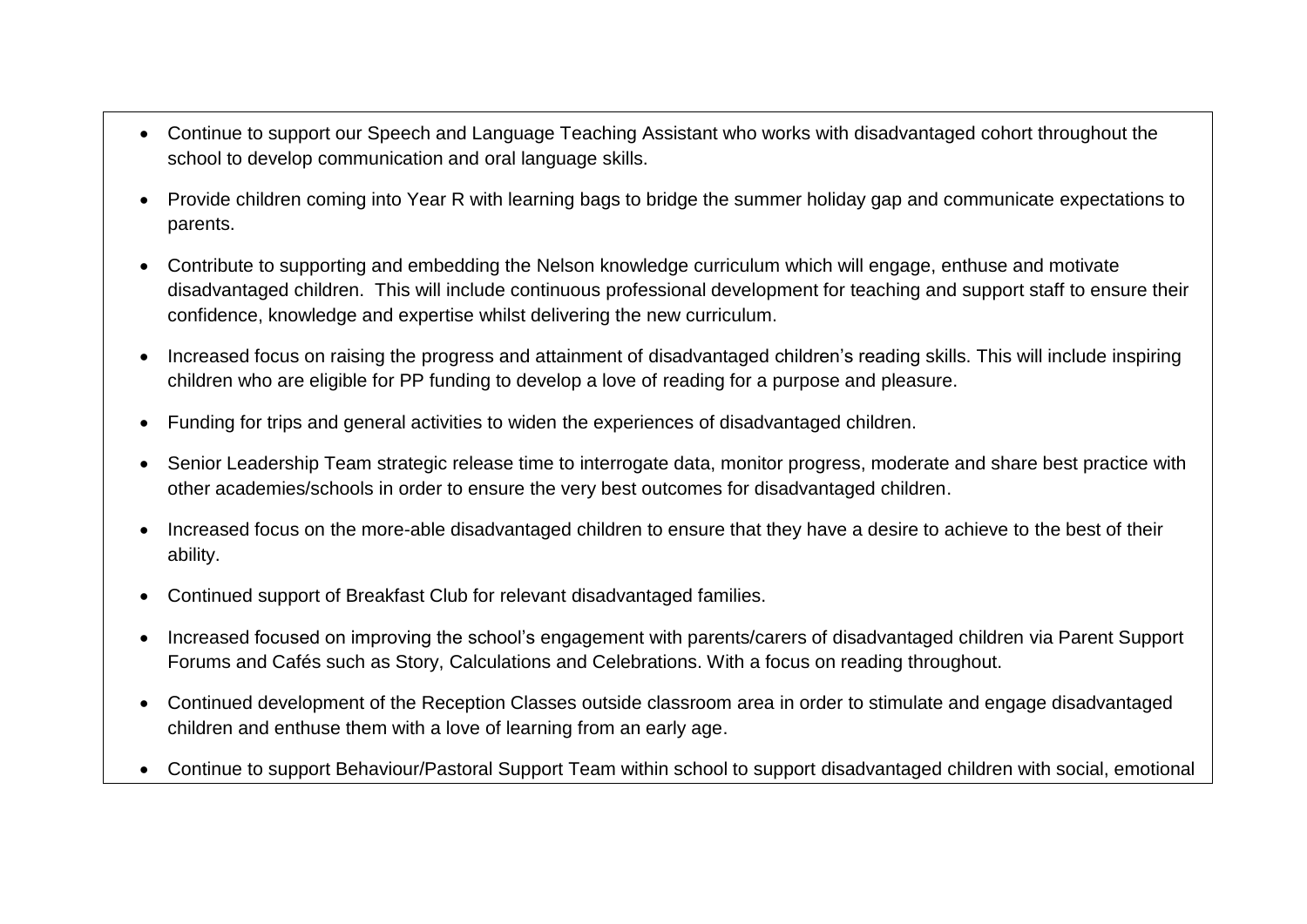| <b>INCOULD LET OF SPEIRING BY REIDEN OF LET 2013/20</b>                                                                                                                                     |             |                                                                                                                                                                                               |                  |                                                                                                                                                                                                                                                           |                                                             |                |        |        |        |
|---------------------------------------------------------------------------------------------------------------------------------------------------------------------------------------------|-------------|-----------------------------------------------------------------------------------------------------------------------------------------------------------------------------------------------|------------------|-----------------------------------------------------------------------------------------------------------------------------------------------------------------------------------------------------------------------------------------------------------|-------------------------------------------------------------|----------------|--------|--------|--------|
| Item/project                                                                                                                                                                                | <b>Cost</b> | <b>Objective</b>                                                                                                                                                                              |                  |                                                                                                                                                                                                                                                           |                                                             | <b>Outcome</b> |        |        |        |
| To provide specialist support with an<br>increased focus on<br>Attendance/Admissions and Exclusions                                                                                         | £30000      | Support Student Support Officer and Student Support<br>Administrator's roles; working closely with outside agencies and<br>parents of children who are eligible for PP funding to improve the |                  | Our attendance figures will again improve over the year.<br><b>Pupil Premium Pupils Attendance Data</b>                                                                                                                                                   | 2014/2015 2015/2016 2016/2017 2017/2018 2018/2019 2019/2020 |                |        |        |        |
| - to improve the attendance of<br>vulnerable learners, and to support the                                                                                                                   |             | attendance of vulnerable learners. Family Support role working<br>closely with SENCO and other agencies on accessing and                                                                      | Forces<br>Pupils | 93.6%                                                                                                                                                                                                                                                     | 95.26%                                                      | 96.93%         | 98.18% | 99.32% | 96.87% |
| families of vulnerable learners,<br>Participation in attendance training and                                                                                                                |             | providing best support for vulnerable learners - pastoral role.                                                                                                                               | <b>LAC</b>       | 98.1%                                                                                                                                                                                                                                                     | 99.48%                                                      | 99.15%         | 96.26% | 97.37% | 95.08% |
| local attendance network group.<br>Attendance rewards - half termly for all                                                                                                                 | £1500       |                                                                                                                                                                                               | <b>FSM</b>       | 95.3%<br>Engagement with vulnerable families will continue to improve. The student                                                                                                                                                                        | 95.9%                                                       | 93.66%         | 94.15% | 94.42% | 93.98% |
| children with 97%+ attendance and<br>100%                                                                                                                                                   |             |                                                                                                                                                                                               | agencies.        | and family support roles will continue to work in partnership with outside                                                                                                                                                                                |                                                             |                |        |        |        |
| Attendance rewards - End of Year<br>100%                                                                                                                                                    | £500        |                                                                                                                                                                                               |                  |                                                                                                                                                                                                                                                           |                                                             |                |        |        |        |
| Attendance Banners x 2                                                                                                                                                                      | £120        |                                                                                                                                                                                               |                  |                                                                                                                                                                                                                                                           |                                                             |                |        |        |        |
| Continue to provide specialist Speech<br>and Language Teaching provision to<br>work with disadvantaged cohort<br>throughout the school to develop<br>communication and oral language skills | £22000      | To bridge the gap in communication and oral language skills for<br>children who are eligible for PP funding using 1:1 and small groups<br>sessions                                            |                  | Children with speech, language and communication difficulties for whom the<br>school received PP funding will make rapid progress. Most children's<br>communication and language skills will improve to help them make progress<br>across the curriculum. |                                                             |                |        |        |        |
| Attending training to support<br>disadvantaged pupils in Key Stage 1<br>with developing their language and                                                                                  | £1000       | To liaise with SENCO and develop practice in Key Stage 1 in order<br>to enhance the language and communication skills of children<br>eligible for PP funding                                  |                  |                                                                                                                                                                                                                                                           |                                                             |                |        |        |        |

## **Record of PPG spending by item/project 2019/20**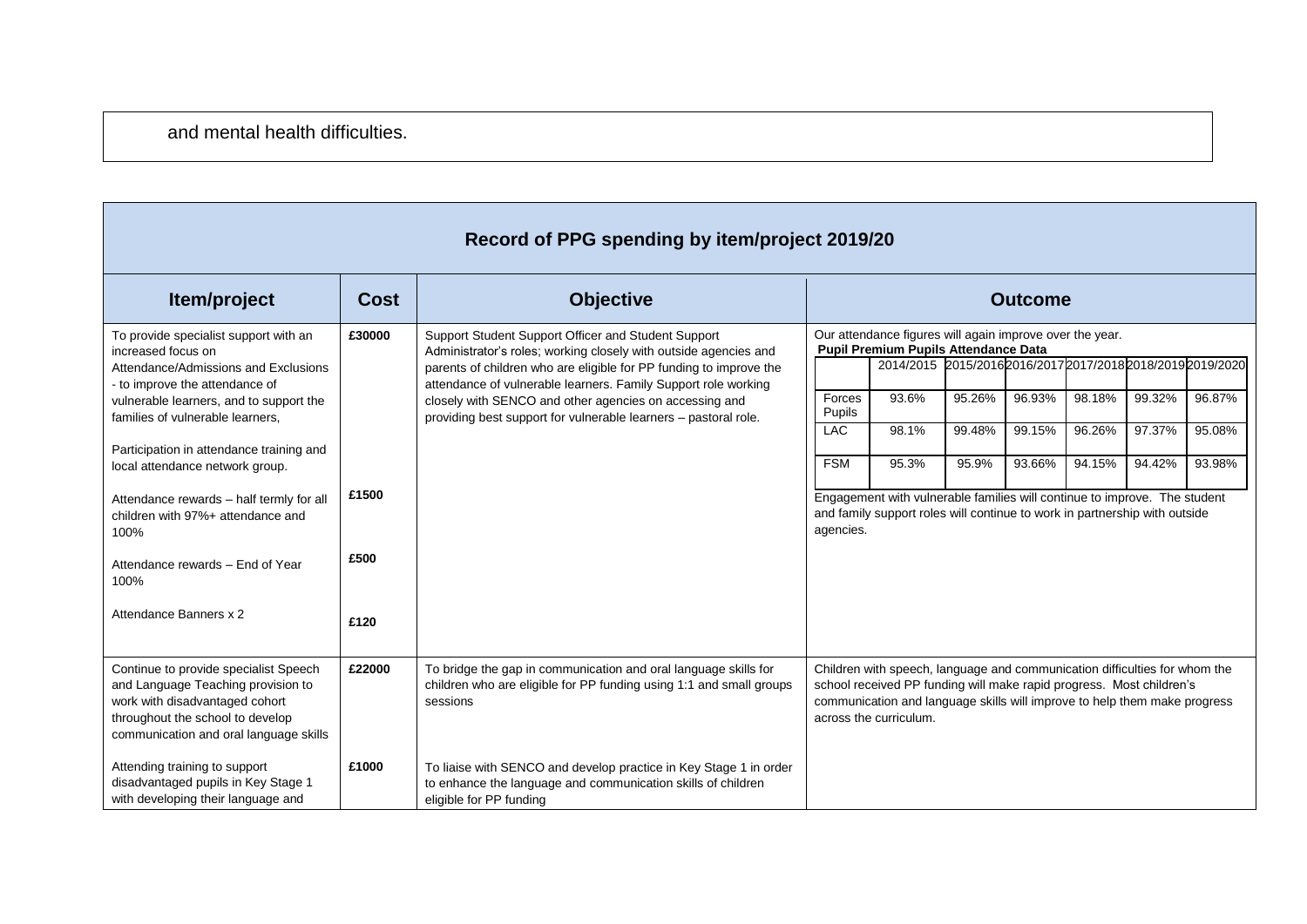| communication skills (Talk Boost)<br>including purchase of Talk Boost<br>resources                                                                                                                                                                                                                                                                                                                                           |                 |                                                                                                                                                                                                                                                                                                                                                                                                                                                                                                                                                                                   |                                                                                                                                                                                                                                                                                                                                                                                                                                        |
|------------------------------------------------------------------------------------------------------------------------------------------------------------------------------------------------------------------------------------------------------------------------------------------------------------------------------------------------------------------------------------------------------------------------------|-----------------|-----------------------------------------------------------------------------------------------------------------------------------------------------------------------------------------------------------------------------------------------------------------------------------------------------------------------------------------------------------------------------------------------------------------------------------------------------------------------------------------------------------------------------------------------------------------------------------|----------------------------------------------------------------------------------------------------------------------------------------------------------------------------------------------------------------------------------------------------------------------------------------------------------------------------------------------------------------------------------------------------------------------------------------|
| Update Speech and Language<br>resources to ensure these meet the<br>individual needs of disadvantaged<br>pupils                                                                                                                                                                                                                                                                                                              | £500            | To ensure that the school has the resources required to meet the<br>individual needs of pupils for whom the school receives PP funding                                                                                                                                                                                                                                                                                                                                                                                                                                            |                                                                                                                                                                                                                                                                                                                                                                                                                                        |
| Purchase assessment tools (such as<br>British Picture Vocabulary Scale -<br>BPVS) to ensure accurate assessment<br>and tracking of progress of<br>disadvantaged pupils in receipt of<br>speech, language and communication<br>intervention                                                                                                                                                                                   | £500            | The school will be able to accurately assess the individual needs of<br>pupils with speech, language and communication difficulties for<br>whom the school received PP funding. This will support the<br>identification of the intervention required and also track the<br>progress of disadvantaged pupils for whom the intervention is<br>provided                                                                                                                                                                                                                              |                                                                                                                                                                                                                                                                                                                                                                                                                                        |
| Speech and Language Teaching<br>Assistant to work closely with parents of<br>disadvantaged children to share<br>knowledge and expertise e.g. meetings<br>with parents and workshops                                                                                                                                                                                                                                          | £500            | Parents of children who are eligible for PP funding will have a<br>greater understanding of the support in place in school. School and<br>home working together to develop communication and language<br>skills will have an increased impact on pupil's progress.                                                                                                                                                                                                                                                                                                                |                                                                                                                                                                                                                                                                                                                                                                                                                                        |
| Provide children coming into Year R<br>with learning bags to bridge the<br>summer holiday gap and communicate<br>expectations to parents                                                                                                                                                                                                                                                                                     | £200            | The language of learning will be shared with parents of children<br>who are eligible for PP funding and equipment/resources which are<br>potentially not normally accessed by children will be provided.                                                                                                                                                                                                                                                                                                                                                                          | Children will settle into YR very easily and parents will engage with school and<br>their child's learning from the beginning. A high percentage of disadvantaged<br>children will achieve a 'Good Level of Development' (GLD) putting them on a<br>par with their peers in school.                                                                                                                                                    |
| Contribute to supporting and<br>embedding the Nelson knowledge<br>curriculum which will engage, enthuse<br>and motivate disadvantaged children.<br>This will ensure that pupils for whom<br>the school receives PP funding develop<br>a continual love of learning which<br>develops throughout their educational<br>journey at the Nelson Academy.<br>This will include continuous<br>professional development for teaching | £28760<br>£4000 | To be used to develop equipment including technology (such as I<br>Pads), resources and books to enhance new topics being taught<br>throughout the year across the school. Topics will be selected on<br>an annual basis linked to the interests and needs of the<br>disadvantaged children within each cohort.<br>This will also include staff training to update subject knowledge<br>Whole staff Letters and Sounds Phonics training<br>$\bullet$<br><b>Maths Lead Network</b><br>$\bullet$<br><b>English Lead Network</b><br>$\bullet$<br>Subject specific subject leadership | Class teachers will liaise with Subject Leaders to audit current resources and<br>purchase new items in a cost-effective manner.<br>Disadvantaged children will be engaged with topics and their interest will be<br>evident to all. Rates of progress throughout the school will be at least good.<br>Appropriate equipment and resources purchased.<br>All staff will be confident in their subject knowledge of areas being taught. |
| and support staff to ensure their<br>confidence, knowledge and expertise                                                                                                                                                                                                                                                                                                                                                     |                 |                                                                                                                                                                                                                                                                                                                                                                                                                                                                                                                                                                                   |                                                                                                                                                                                                                                                                                                                                                                                                                                        |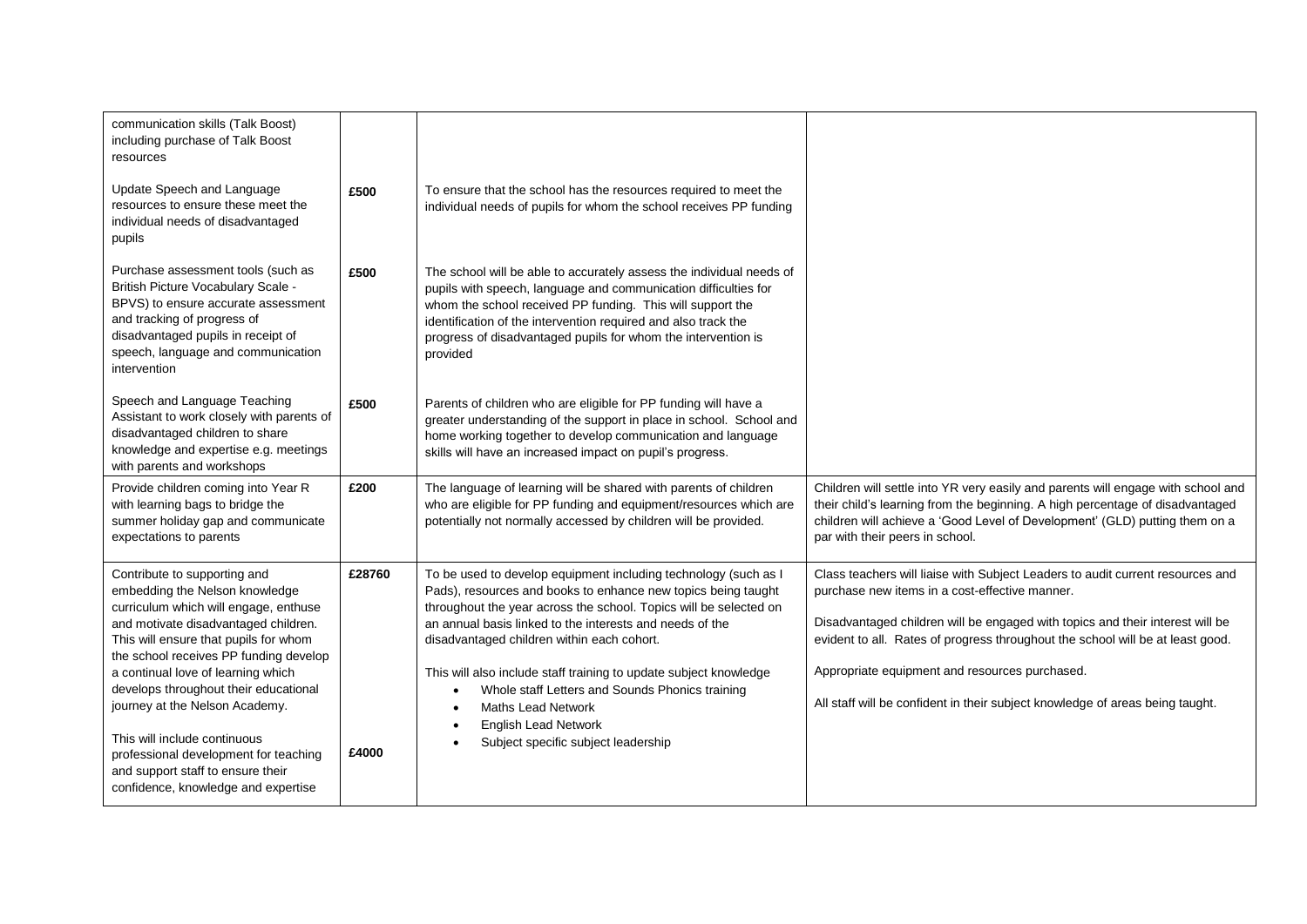| whilst delivering the new curriculum.                                                                                                                                                                                                                  |        |                                                                                                                                                                                                                                                                                                                                                                                                                                                                                                                                                                                                                                                                                                                                                           |                                                                                                                                                                                                                                                                                                                                                                                                                                                                                                                                                                                                                                                                                                                                                                                                                                                   |
|--------------------------------------------------------------------------------------------------------------------------------------------------------------------------------------------------------------------------------------------------------|--------|-----------------------------------------------------------------------------------------------------------------------------------------------------------------------------------------------------------------------------------------------------------------------------------------------------------------------------------------------------------------------------------------------------------------------------------------------------------------------------------------------------------------------------------------------------------------------------------------------------------------------------------------------------------------------------------------------------------------------------------------------------------|---------------------------------------------------------------------------------------------------------------------------------------------------------------------------------------------------------------------------------------------------------------------------------------------------------------------------------------------------------------------------------------------------------------------------------------------------------------------------------------------------------------------------------------------------------------------------------------------------------------------------------------------------------------------------------------------------------------------------------------------------------------------------------------------------------------------------------------------------|
| Increased focus on raising the progress<br>and attainment of disadvantaged<br>children's reading skills. This will<br>include inspiring children who are<br>eligible for PP funding to develop a love<br>of reading for a purpose and for<br>pleasure. | £30000 | Literacy Co-ordinator to create an action plan with a focus on<br>raising the progress/attainment of the children who are eligible for<br>PP funding's reading across the school.<br>Audit and review of Letters and Sounds phonics scheme and<br>reading scheme across the school with a focus on resources to<br>match children's phonological ability, and to ensure consistency<br>and progression of skills as their knowledge develops.<br>Continued develop school library area so that children develop<br>reading skills for a purpose and for pleasure.<br>TA support to lead interventions - PiXL and Sound Discovery<br>This will also include staff training to update subject knowledge<br>Letters and Sounds Phonics training<br>$\bullet$ | Knowledge curriculum will have an increased focus on developing enthusiasm<br>for reading.<br>Children will become active participants in reading sessions.<br>The school will have a consistent approach to phonics and reading. There will<br>be clear evidence of progression of skills and knowledge as children move<br>through the school.<br>The school will have an enhanced selection of reading materials throughout<br>the school. This will include books linked to their phonological ability, home<br>reading books, class books and the development of the library.<br>The progress and achievements in reading for those pupils who are eligible for<br>PP funding will be in line with their non-disadvantaged peers.<br>Children will have an increased enthusiasm for reading and will read for a<br>purpose and for pleasure. |
| Funding for trips and general activities<br>to widen the experiences of<br>disadvantaged children.                                                                                                                                                     | £10000 | To provide a range of opportunities such as trips and real life<br>experiences in order to enhance children's learning. To include<br>providing funding for entry ticket costs to whole school trip i.e.<br>theatre.                                                                                                                                                                                                                                                                                                                                                                                                                                                                                                                                      | Children will have a range of experiences to draw upon and link with their<br>learning.<br>All children will have opportunities to engage with all activities, and the cost of<br>this will not be a barrier for children and their families.<br>Involvement of all in extra curricula activities.                                                                                                                                                                                                                                                                                                                                                                                                                                                                                                                                                |
| Senior Leadership Team strategic<br>release time to interrogate data,<br>monitor progress, moderate and share<br>best practice with other<br>academies/schools with a focus on<br>accelerated progress of disadvantaged<br>cohort.                     | £5000  | Senior leaders to have regular non-contact time to enable them to<br>carry out leadership roles and responsibilities including monitoring<br>of teachers within their phase, moderation and peer reviews with<br>staff from other Primary academies within the Trust.<br>Monitoring by the Senior Leadership Team will include ensuring<br>that there is no gap between the progress and attainment of those<br>children eligible for PP funding and their peers.                                                                                                                                                                                                                                                                                         | Senior leaders will be able to develop a robust system of monitoring which<br>enables them to support the strategic development of members of their phase<br>teams. Senior leaders will be able to work with colleagues across the Trust<br>and within the Cluster in order to moderate work and share good practice.<br>There will be no gap in progress and attainment.                                                                                                                                                                                                                                                                                                                                                                                                                                                                         |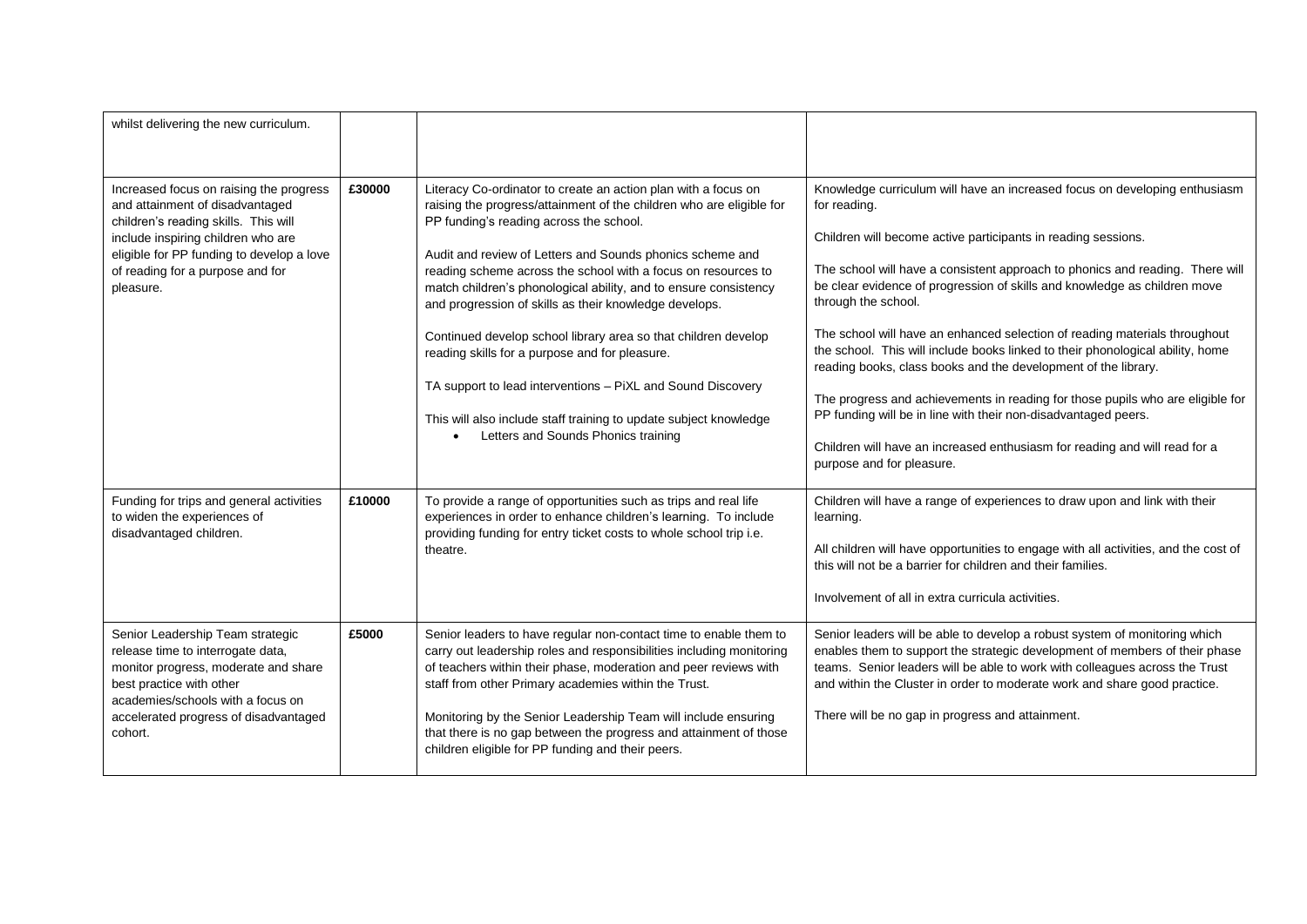| Increased focus on the 'more-able'<br>disadvantaged children to ensure that<br>they have a desire to achieve to the<br>best of their ability.                                                                                               | £5000  | Differentiated curriculum and access to mastery curriculum to<br>ensure that all 'more-able' children who are eligible for PP funding<br>are challenged within their learning.<br>Targeted intervention for 'more-able' pupils e.g. Maths Master<br>Class sessions at Downham Market Academy.<br>Annual Futures Fair for Year 6 to include invitations for parents to<br>accompany their child/children to the event.<br>Raised aspirations.        | Class teachers will continually monitor 'more-able' children. They will liaise<br>with the Senior Leadership Team throughout the year. This will include half<br>termly Pupil Progress Meetings where any child who is not making 'expected<br>progress' can be quickly identified, and interventions will be put in place to<br>ensure that they do not fall behind.<br>Parents/carers will engage in this event with their children and they will in turn<br>support and encourage their child/children to think about opportunities which<br>are available to them as future careers. |
|---------------------------------------------------------------------------------------------------------------------------------------------------------------------------------------------------------------------------------------------|--------|-----------------------------------------------------------------------------------------------------------------------------------------------------------------------------------------------------------------------------------------------------------------------------------------------------------------------------------------------------------------------------------------------------------------------------------------------------|------------------------------------------------------------------------------------------------------------------------------------------------------------------------------------------------------------------------------------------------------------------------------------------------------------------------------------------------------------------------------------------------------------------------------------------------------------------------------------------------------------------------------------------------------------------------------------------|
| Continued support of Breakfast Club for<br>relevant disadvantaged families.                                                                                                                                                                 | £7750  | Provide two members of staff to run Breakfast Club on a daily<br>basis.<br>Provide breakfast food and drink.<br>Audit of current resources and then update resources as required.<br>To provide high quality breakfast club provision to enable children<br>to come into school and be prepared for the school day.<br>Support for working parents to enable them to return/remain in<br>employment.                                                | The number of vulnerable families accessing our Breakfast Club will increase.<br>This will help to support getting children into school in a timely manner and<br>hence enabling them to be ready for the school day ahead. All children will<br>have had the opportunity to have breakfast before formal learning starts each<br>day. Behavioural difficulties will decrease and there has been a linked<br>improvement in attendance.                                                                                                                                                  |
| Increased focused on improving the<br>school's engagement with<br>parents/carers of disadvantaged<br>children via Parent Support Forums and<br>Cafés such as Story, Calculations and<br>Celebration. With a focus on reading<br>throughout. | £4500  | £300 per class (£50 per half term) to develop and lead a range of<br>stimulating and engaging cafes/parent forums which will increase<br>parental engagement and inform parents with knowledge about the<br>new curriculum.                                                                                                                                                                                                                         | Parental engagement will increase and communication will improve.<br>Parents will have an increased knowledge of the national curriculum and the<br>age related expectations that children need to achieve. They will in turn be<br>able to support children at home.                                                                                                                                                                                                                                                                                                                    |
| Continued development of the<br>Reception Classes outside classroom<br>area in order to stimulate and engage<br>disadvantaged children and enthuse<br>them with a love of learning from an<br>early age.                                    | £10000 | EYFS Lead to audit resources in the Reception Classes outside<br>classroom area and purchase new resources which will enhance<br>the provision so that all children want to access this area for their<br>learning.<br>Action plan to focus on enhancing this area to ensure opportunities<br>for learning across the EYFS curriculum, this will include a range of<br>resources which provide 'real' experiences for the children to draw<br>upon. | The Reception Classes outside classroom area will have been redeveloped<br>and will provide a range of stimulating opportunities for learning across the<br>curriculum.<br>All learners are motivated and engaged with their learning.<br>All children will be making at least good progress.                                                                                                                                                                                                                                                                                            |